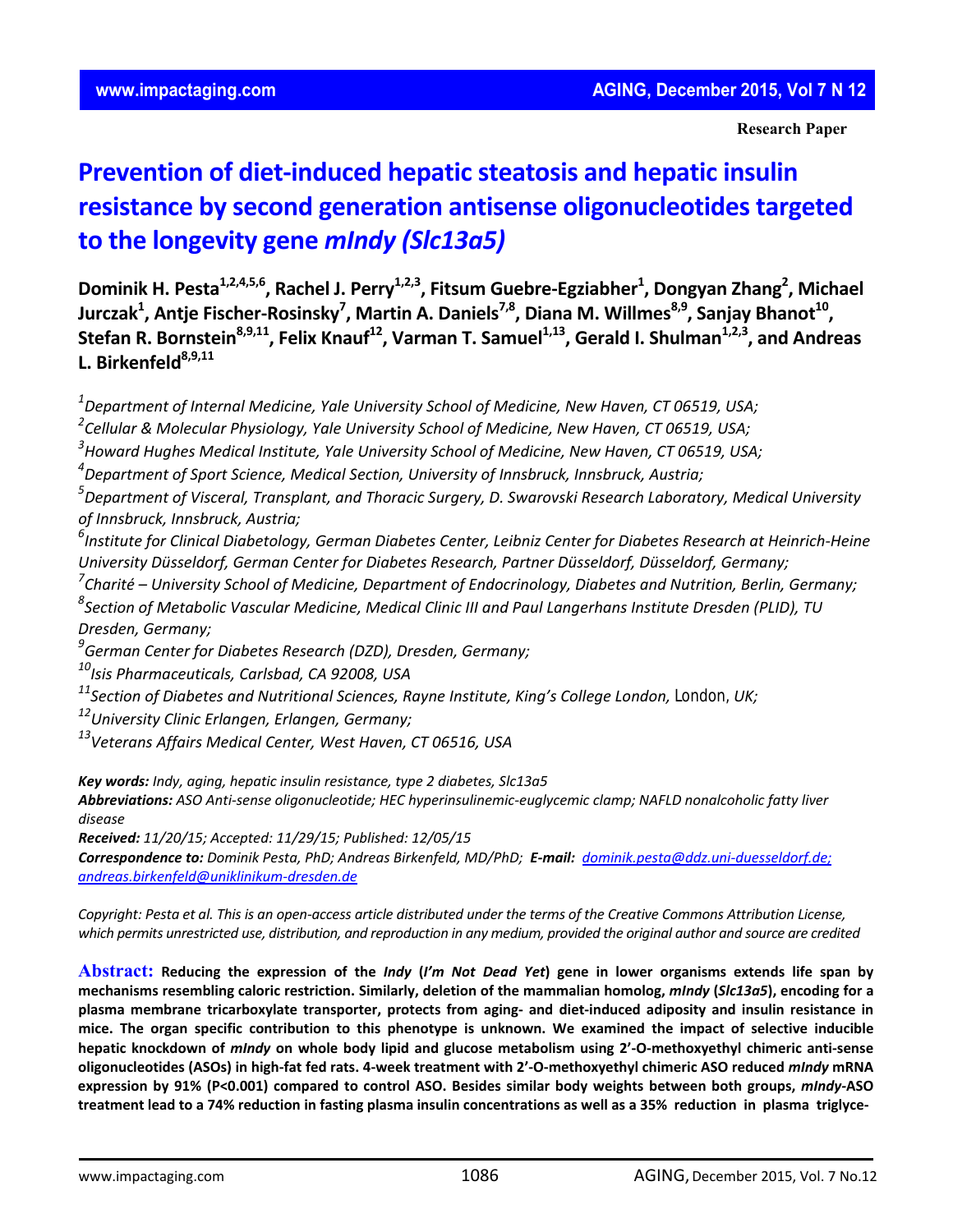rides. Moreover, hepatic triglyceride content was significantly reduced by the knockdown of *mindy*, likely mediating a trend to decreased basal rates of endogenous glucose production as well as an increased suppression of hepatic glucose production by 25% during a hyperinsulinemic-euglycemic clamp. Together, these data suggest that inducible liver-selective reduction of mIndy in rats is able to ameliorate hepatic steatosis and insulin resistance, conditions occurring with high **calorie diets and during aging.**

# **INTRODUCTION**

Reducing the expression of the *Indy* (I'm Not Dead Yet) gene in lower organisms extends life span by mechanism resembling caloric restriction [1-3]. In *D. melanogaster*, mutating the Indy gene reduces body fat content, insulin-like proteins and reactive oxygen species production, extending life span [1, 4]. Interestingly, *Indy* mRNA is down-regulated by dietary restriction in normal flies and it was shown that Indy long-lived flies share several phenotypes with longlived calorie restricted flies [2]. Similarly, in *C.elegans*, knock down of the Indy homolog *CeNAC2* extends life span [5], an effect mediated at least in part via AMPK/aak2 [6]. The mammalian Indy homolog encoded protein mINDY (NaCT) is part of the SLC13 protein family, consisting of Na-carboxylate and Nasulfate cotransporters in vertebrates, invertebrates, plants, and bacteria [7]. mINDY mediates the cotransport of citrate, succinate, and several other dicarboxylates across the plasma membrane together with sodium in an electrogenic manner [8, 9]. The amino acid sequence of the N-terminal sodium and the carboxy-binding motif is highly conserved between many species, from bacterium to rat to human [10].

Our laboratory has demonstrated that deletion of the *mIndy* gene (*Slc13a5*) protects mice from aging and high fat diet-induced adiposity, insulin resistance and hepatic steatosis [9]. Moreover, we were able to show that in rats, glucagon is a transcriptional regulator of the *mIndy* gene, inducing *mIndy* expression via a CREBdependent mechanism [11]. The highest mRNA expression levels of *mIndy* in mammals are observed in the liver [9], however, liver specific contributions to its beneficial effects have not been determined so far. *mIndy* has been suggested to be a target for the treatment of aging- and life style induced metabolic diseases [7, 10, 12], and it is, thus, of high interest to understand which tissues need to be targeted to achieve the full beneficial effect.

Here, our aim was to investigate the effect of inducible and liver specific knock down of *mIndy* via the use of 2'-O-methoxyethyl chimeric antisense oligonucleotides (ASOs). We used this approach to test whether or not targeting *mIndy* in adult, high-fat fed rats, is sufficient

to prevent hepatic steatosis and hepatic insulin resistance. Moreover, we chose this intervention because it resembles a therapeutic approach.

# **RESULTS**

## **Effect on fasting parameters and liver fat content**

After 4 weeks of 2'-O-methoxyethyl chimeric ASO treatment *mIndy* mRNA expression was reduced by 91% (P<0.001) in the treatment group (Fig. 1A). Body weight changes over the course of the study remained similar between the two groups.

The *mIndy* 2'-O-methoxyethyl chimeric ASO treated rats showed a 74% reduction in fasting plasma insulin  $(13.3 \pm 1.0 \,\mu\text{U.mL}^{-1} \text{ vs. } 4.7 \pm 0.5 \,\mu\text{U.mL}^{-1}, \text{P} < 0.01)$  and their fasting plasma glucose concentration tended to be reduced  $(152.3 \pm 3.8 \text{ mg}.dL^{-1}$  for control group vs.  $141.2 \pm 3.7$  mg.dL<sup>-1</sup> for *mIndy* ASO treated, P=0.12) compared to the control group (Fig. 1B+C), suggesting improved insulin sensitivity in the *mIndy* ASO treated rats.

Liver triglycerides in the *mIndy* ASO treated group were significantly reduced  $(17.9 \pm 1.6 \text{ mg} \cdot \text{g}^{-1})$  tissue for control group vs.  $13.4 \pm 1.2$  mg.g<sup>-1</sup> tissue for *mIndy* ASO treated, P=0.04) (Fig. 2A). Consistent with this, we observed a significant 35% reduction of plasma triglycerides in the *mIndy* ASO treated group compared to the control group  $(37.0 \pm 2.6 \text{ mg.dL}^{-1})$  for control group vs.  $24.6 \pm 1.6$  mg.dL<sup>-1</sup> for *mIndy* ASO treated, P<0.01) (Fig. 2B). Other plasma metabolites were determined by an unbiased metabolomic approach using GC-TOF-MS. Profiles indicated significant changes in specific amino acids and total cholesterol and are listed in Table 1.

## **Effect on insulin sensitivity**

To determine the organ specific contribution to the improvement in glucose metabolism, the gold standard hyperinsulinemic-euglycemic clamp (HEC) test with stable isotope tracers was used. The glucose infusion rate during the clamp was significantly higher in *mIndy* ASO treated rats as compared to the control group (26.6  $\pm$  1.4 mg.kg<sup>-1</sup>.min<sup>-1</sup> for control group vs. 31.2  $\pm$  1.2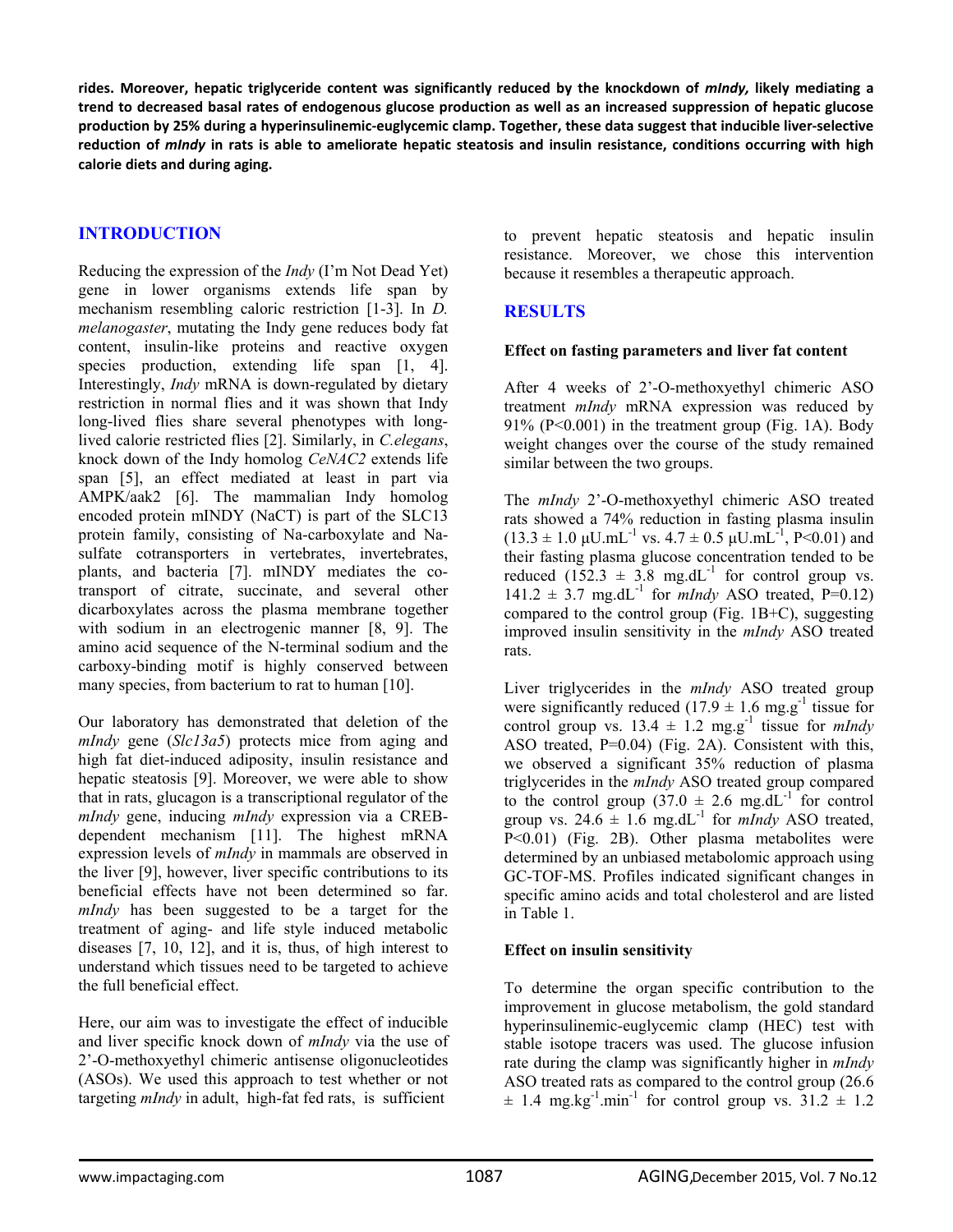mg.kg-1.min-1 for *mIndy* ASO treated rats, P<0.01) (Fig. 3A), confirming improved insulin sensitivity. The improvement was associated with a trend towards a reduction in basal rates of hepatic glucose production  $(5.0 \pm 0.5 \text{ mg} \cdot \text{kg}^{-1} \cdot \text{min}^{-1}$  for control group vs.  $4.2 \pm 0.4$ mg.kg<sup>-1</sup>.min<sup>-1</sup> for *mIndy* ASO treated rats, P=0.07)

during the HEC (Fig. 3B). Furthermore, hepatic insulin responsiveness was increased in the *mIndy* 2'-Omethoxyethyl chimeric ASO rats as reflected by increased suppression of hepatic glucose production during the HEC (28  $\pm$  5% for control group vs. 52  $\pm$  8% for *mIndy* ASO treated rats, P<0.05) (Fig. 3C).

**Table 1.** 

| <b>Metabolite</b> | <b>Control (RPI)</b> | mINDY ASO (RPI) | $P - value$ |
|-------------------|----------------------|-----------------|-------------|
| Glucose           | $5.95 \pm 0.02$      | $5.82 \pm 0.01$ | 0.012       |
| Cholesterol       | $4.68 \pm 0.02$      | $4.58 \pm 0.04$ | 0.040       |
| Palmitic Acid     | $4.66 \pm 0.03$      | $4.51 \pm 0.05$ | 0.022       |
| Octadecanoic acid | $4.28 \pm 0.04$      | $4.15 \pm 0.04$ | 0.025       |
| Tryptophan        | $4.49 \pm 0.02$      | $4.39 \pm 0.04$ | 0.041       |
| Glucopyranose     | $5.19 \pm 0.03$      | $5.07 \pm 0.01$ | 0.010       |
| Tyrosine          | $4.52 \pm 0.02$      | $4.43 \pm 0.04$ | 0.035       |
| Methionine        | $4.12 \pm 0.01$      | $4.04 \pm 0.02$ | 0.005       |
| Ornithine         | $4.17 \pm 0.02$      | $4.08 \pm 0.03$ | 0.028       |

Plasma metabolite profiles as assessed by GC‐TOF‐MS metabolite profiling in *mIndy* ASO treated rats and animals from the control group. RPI=Relative peak intensities of the metabolites; normalized by the median of <sup>13</sup>C-sorbitol intensities of all samples by the  $^{13}$ C-sorbitol intensity of the respective sample and log10 transformed. All data are mean ± SEM, N=10 for each group.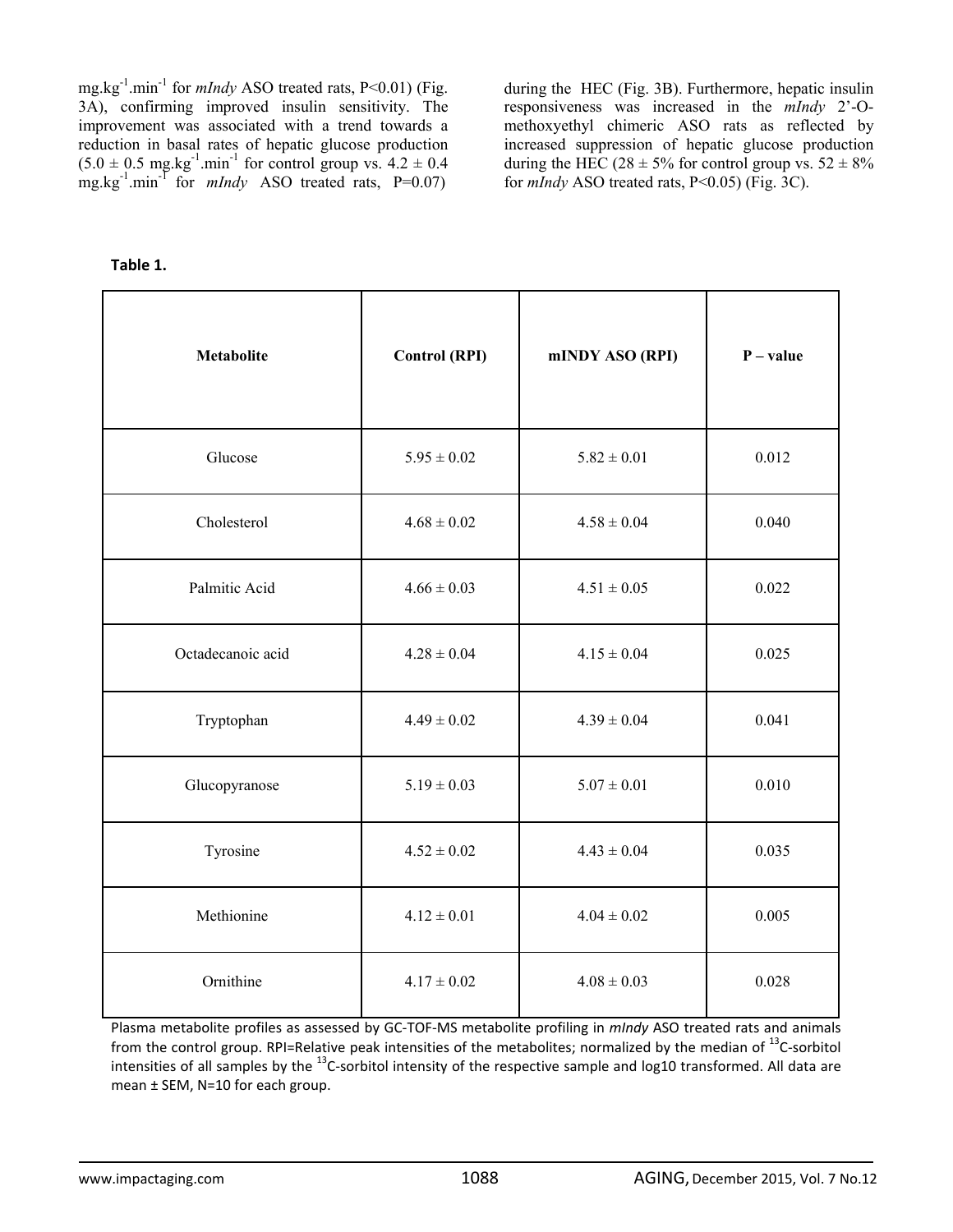



**Figure 1.** (**A**) After 4 weeks of 2'‐O‐methoxyethyl chimeric ASO treatment, *mIndy* mRNA expression was reduced by 91%. (**B**) Fasting plasma insulin concentrations were markedly reduced in the *mIndy* ASO treated rats. (**C**) Fasting glucose concentrations in the *mIndy* ASO and control ASO treated groups. All data are mean ± SEM, N=10 for each group; significances by double sided t-test.

 $\overline{B}$ 

B





**Figure 2.** (**A**) 4 weeks of *mIndy* ASO treatment resulted in a 25% reduction in liver triglycerides and (**B**) a 35% reduction in plasma triglycerides. All data are mean ± SEM, N=10 for each group; significances by double sided t-test.



**Figure 3.** (**A**) Glucose infusion rate during the hyperinsulinemic‐euglycemic clamp (HEC) is increased in *mIndy* ASO treated rats. (**B**) Trend for reduced hepatic glucose production during the HEC in the *mIndy* ASO treated rats. (**C**) Suppression of hepatic glucose production during the HEC was increased in *mIndy* ASO treated rats as compared to the control group. All data are mean ± SEM, N=10 for each group; significances by double sided t‐test.

 $\mathbf C$ 

 $\overline{A}$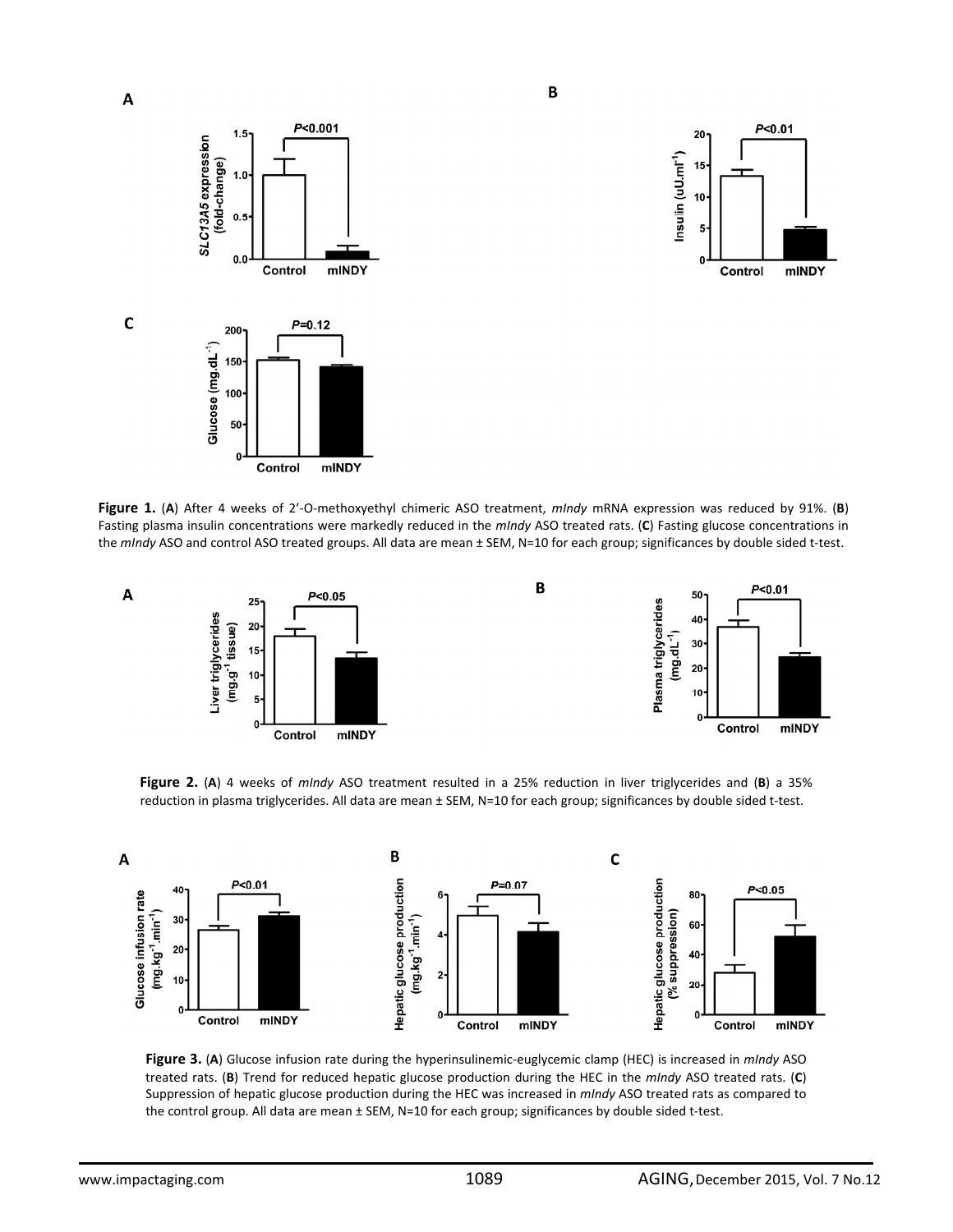# **DISCUSSION**

Our data are the first to show that inducible liverspecific knockdown of the mammalian homolog of the longevity gene *Indy* (Slc13a5) using second generation ASOs in rats ameliorates diet-induced hepatic steatosis, reduces plasma insulin, lipid and amino acid levels and improves hepatic insulin sensitivity independent of body weight. These features are core components of the metabolic syndrome that develops with high calorie diets [16] and aging [17, 18]. *mIndy* encodes for a citrate transporter located on the plasma membrane of hepatocytes [19, 20]. Citrate is a central metabolite associated with metabolic regulation [21] and aging [22]. Cytosolic citrate is converted to acetyl-coenzyme A (acetyl-CoA), the essential precursor for fatty acid, triglyceride and cholesterol biosynthesis. In our data set, we observed that reducing *mIndy* in the liver reduced hepatic as well as plasma triglyceride content. It is well established that reducing ectopic lipid deposition results in improved insulin sensitivity [16, 23], as shown in our study by marked reductions in basal insulin levels, a trend to improved basal hepatic glucose output and improved insulin mediated suppression of hepatic glucose production. In line with our data, reducing the conversion of cytosolic citrate to acetyl-CoA prevents liver lipid accumulation and insulin resistance [24] in mice. Moreover, we have shown that whole body deletion of *mIndy* reduces citrate uptake into the liver and prevents aging- and diet-induced accumulation of hepatic triglycerides and diacylglycerols , a mechanism well known to protect from hepatic insulin resistance [9, 16, 25, 26]. Reducing *mIndy* in primary human hepatocytes reduces hepatocellular lipid content [27] while overexpression or stimulation of *mIndy* in primary hepatocytes and cell lines increases hepatocellular citrate uptake and citrate derived lipid content [11, 28, 29].

Previous data indicated that reducing *Indy/mIndy* in lower organisms and mice lead to cellular and molecular processes that mediate a healthy aging process and longevity [1], i.e. increased mitochondrial biogenesis [3, 4, 9], reduced rate of reactive oxygen species production per mitochondrion [3], reduced body fat content [2, 5, 6, 9], increased PGC-1 $\alpha$  expression [3, 4] and activated AMPK [6, 9]. Our data presented here add novel aspects. The insulin/igf1 pathway has been shown to be involved in mammalian regulation of lifespan and tumor growth [18, 30]. Moreover, restriction of specific amino acids, such as methionine [31], has been shown to extend lifespan in different species [32, 33]. Interestingly, our data indicate that selective hepatic reduction of *mIndy* markedly reduces fasting insulin levels, and our unbiased metabolomic

data show that specific amino acid levels, i.e. methionine, tyrosin and ornithine, are reduced. Decreased levels of circulating amino acids have also been put into context of improved insulin sensitivity [34]. In humans, key serum amino acids levels change with aging [35]. Reduced amino acid concentrations might therefore resemble a phenotype going along with a healthy aging process. Cross-sectional and prospective analyses of large patient cohorts revealed that elevated plasma amino acid levels, especially of branched chain amino acids, tyrosine, alanine and phenylalanine, may contribute to an increased incidence of diabetes [36] and are also related to life span [37].

*mIndy* ASO treated rats further show reduced total cholesterol as well as stearic acid and palmitic acid levels in the metabolome profile. It is well established that serum free fatty acids (FFAs) are important contributing factors for the development of insulin resistance [16]. Along these lines, increased *de novo* lipid synthesis occurs via insulin-stimulated elongation of palmitic acid, contributing to increased stearic acid levels [38]. In humans, circulating levels of palmitic acid and stearic acid are correlated to insulin resistance while reduced levels of FFAs improve insulin resistance [38].

In contrast to whole body *mIndy*-/- mice [9], *mIndy* ASO treatment did not affect body weight. Differences between the two models include a shorter timeframe of *mIndy* knockdown in the study presented here, the fact that knockdown is less effective than deletion and that other organs besides the liver may contribute to the body weight effect. In this context, it is important to note that mutations in the human *SLC13A5* gene have been reported in neonatal childhood epilepsy with teeth hypoplasia or hypodontia in a recent study [39], a feature not observed in the whole body *Slc13a5* knockout mice so far. Whether or not these mutations are causative is not entirely clear. From our data presented here, we can now conclude that selective hepatic reduction of *mIndy* is able to ameliorate hepatic steatosis and to improve diet-induced insulin resistance. Neuronal contribution seems not to be needed. Our data suggest that hepatic *mIndy* is an interesting target for the treatment of NAFLD and type 2 diabetes and first selective mINDY (SLC13A5) inhibitors have shown promise in this regard (40)Further studies need to address the important question whether or not the knockdown of *mIndy* in mammals will also promote longevity.

# **METHODS**

Animals. All protocols were approved by the Yale University School of Medicine Animal Care and Use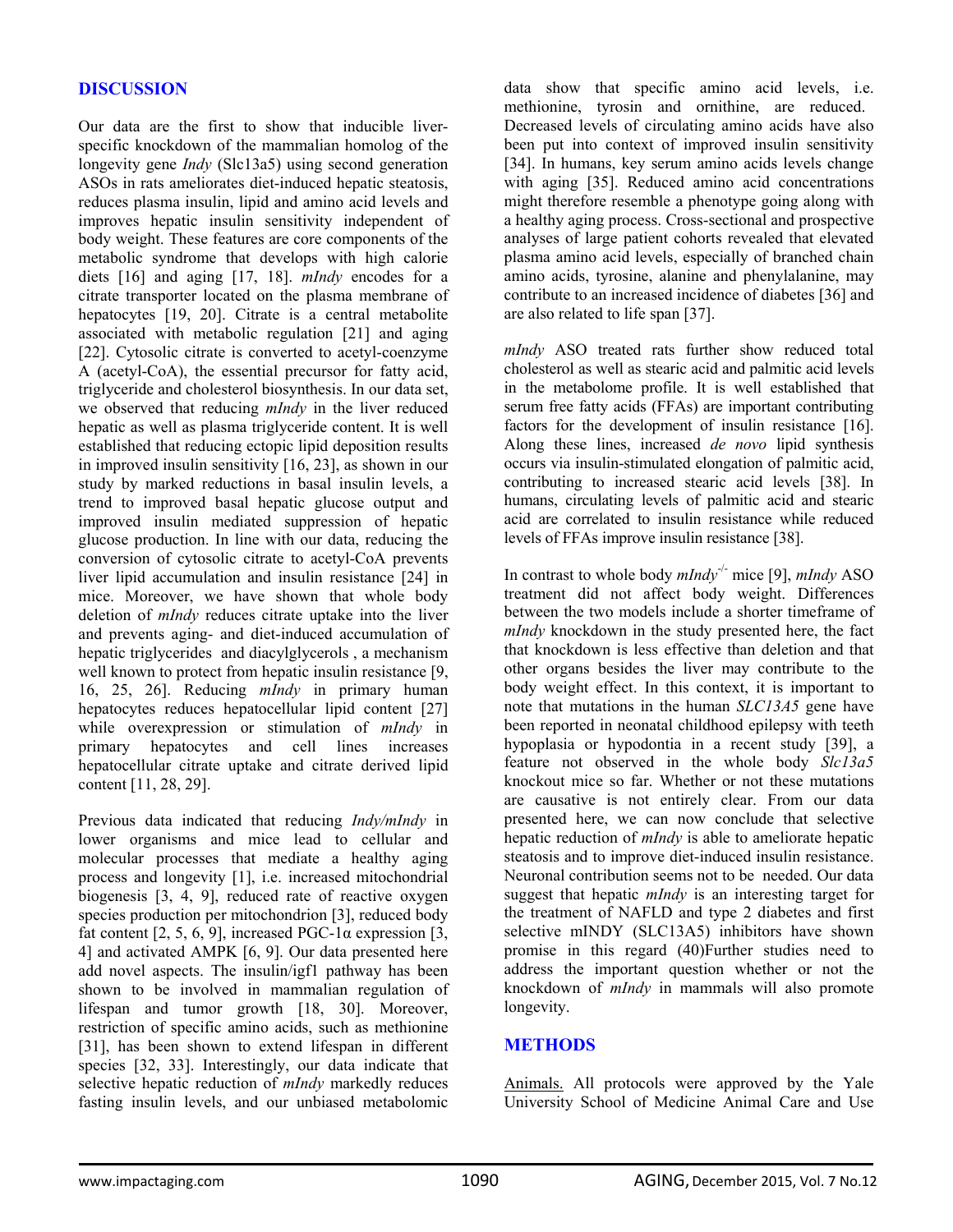Committee. Male Sprague-Dawley rats were purchased from Charles River Laboratories at about 400 g. After the rats acclimated for at least one week, rats received i.p. injections over a period of 4 weeks of either 2'-Omethoxyethyl chimeric anti-sense oligonucleotides targeted against *mIndy* or a control ASO targeted against a sequence that does not match any known transcript in the rat. During the 4 weeks of ASO treatment, animals were fed a 60% high-fat diet based on safflower oil (Dyets, Bethlehem, Pennsylvania, USA) and body weights were monitored biweekly. All animals had *ad libitum* access to 6% sucrose water. After the treatment, rats underwent surgery under isoflurane anesthesia and catheters were inserted in the jugular vein and internal carotid artery. All animals were allowed to recover for at least 1 week before any further experiments were performed.

Measurement of liver and plasma triglycerides. Liver triacylglycerides were extracted by the method of Bligh and Dyer [13] and measured spectrophotometrically with a commercial triglyceride reagent (Diagnostic Chemicals Limited [DCL], Oxford, Connecticut). Plasma was collected from the jugular vein of overnight fasted rats and assayed for plasma triglyceride concentrations using a commercial DCL triglyceride reagent.

Hyperinsulinemic-euglycemic clamp*.* For the hyperinsulinemic-euglycemic clamp, after an overnight fast, awake, unrestrained rats first underwent a primedcontinuous basal infusion of  $[6,6^{-2}H_2]$  glucose (5 mg.kg  $\frac{1}{1}$  min<sup>-1</sup> prime for 5 min, 1 mg.kg<sup>-1</sup> min<sup>-1</sup> continuous infusion) through a catheter in the carotid artery. Blood samples (300 µl whole blood) were taken from a catheter in the jugular vein after 100, 110, and 120 min of infusion. This was followed by a HEC with regular insulin (40 mU.kg $^{-1}$  bolus, 4 mU.kg $^{-1}$ .min $^{-1}$ ) continuous infusion). Blood samples were taken at 15, 30, 45, 60, 75, 90, 100, 110, and 120 min of the clamp and glucose measured using a YSI Glucose Analyzer. Variable [6,6-  $^{2}H_{2}$ ] glucose was given to maintain euglycemia (100-110 mg.dL $^{-1}$ ) during the clamp. Glucose uptake in skeletal muscle was assessed after administration of a 40 μCi bolus of  $\int_1^{14}C_1^2$ -deoxyglucose at the end of the clamp and measured as described earlier [14].

mRNA quantification by Real-Time PCR. Liver total RNA was isolated using the RNeasy kit per manufacturer's instructions (Qiagen, Valencia, California, USA), and qPCR was performed as described earlier [15]. Actin was used as a housekeeping gene.

Plasma metabolite extraction, measurement, alignment and normalization. 30 µl of the murine plasma was

extracted with ice cold (-20° C) 400 µl 100% Methanol ( 13C-sorbitol added as an internal standard to control for technical variation). After shaking and centrifugation, the supernatant was vacuum-dried. GC-TOF-MS metabolite profiling was performed on a Leco Pegasus 3 time-of-flight mass spectrometer (Leco, St.Joseph, MI, USA). The Direct Thermal Desorption injector (ATAS GL International, The Netherlands) was coupled to an HP 5890 gas chromatograph and an autosampler with automatic derivatisation and liner exchange. This eliminates the impact of potential degradation or synthesis artifacts and sample carryover. During the derivatisation a retention time index standard mixture was also added. For detailed information refer to [9]. Chromatogram acquisition parameters were those described previously [9]. The results were exported from Leco Chroma TOF software (version 3.25) as cdffiles. Peak detection, retention time alignment, and library matching were performed with the R-script "Target Search". Relative peak intensities of the metabolites were normalized by the median of  $^{13}$ Csorbitol intensities of all samples by the  ${}^{13}$ C-sorbitol intensity of the respective sample and log10 transformed.

Statistical analysis. All results are presented as mean  $\pm$ SEM. Group comparisons (N=10 for each group) were performed by the 2-tailed unpaired Student's t-test or ANOVA where appropriate using Prism 6 for Windows software (GraphPad, Inc., La Jolla, CA, USA). A Pvalue of 0.05 or less was considered statistically significant.

### **ACKNOWLEDGEMENTS**

We thank Mario Kahn, John Stack, Gina Butrico, Ali Nasiri, Jianying Dong and Maria Batsu for technical assistance.

### **Funding**

This project was supported by grants from the Austrian Science Fund (FWF), project number J 3267, the German Research Foundation (BI1292/4-2), the German Center for Diabetes Research (DZD) and the National Institutes of Health (R01 DK-40936, P30 DK-45735).

### **Conflict of interest statement**

SB is an employee of Isis Pharmaceuticals and may own stock in the company. ALB owns shares of Eternygen GmbH. The remaining authors declare that there is no duality of interest associated with this manuscript.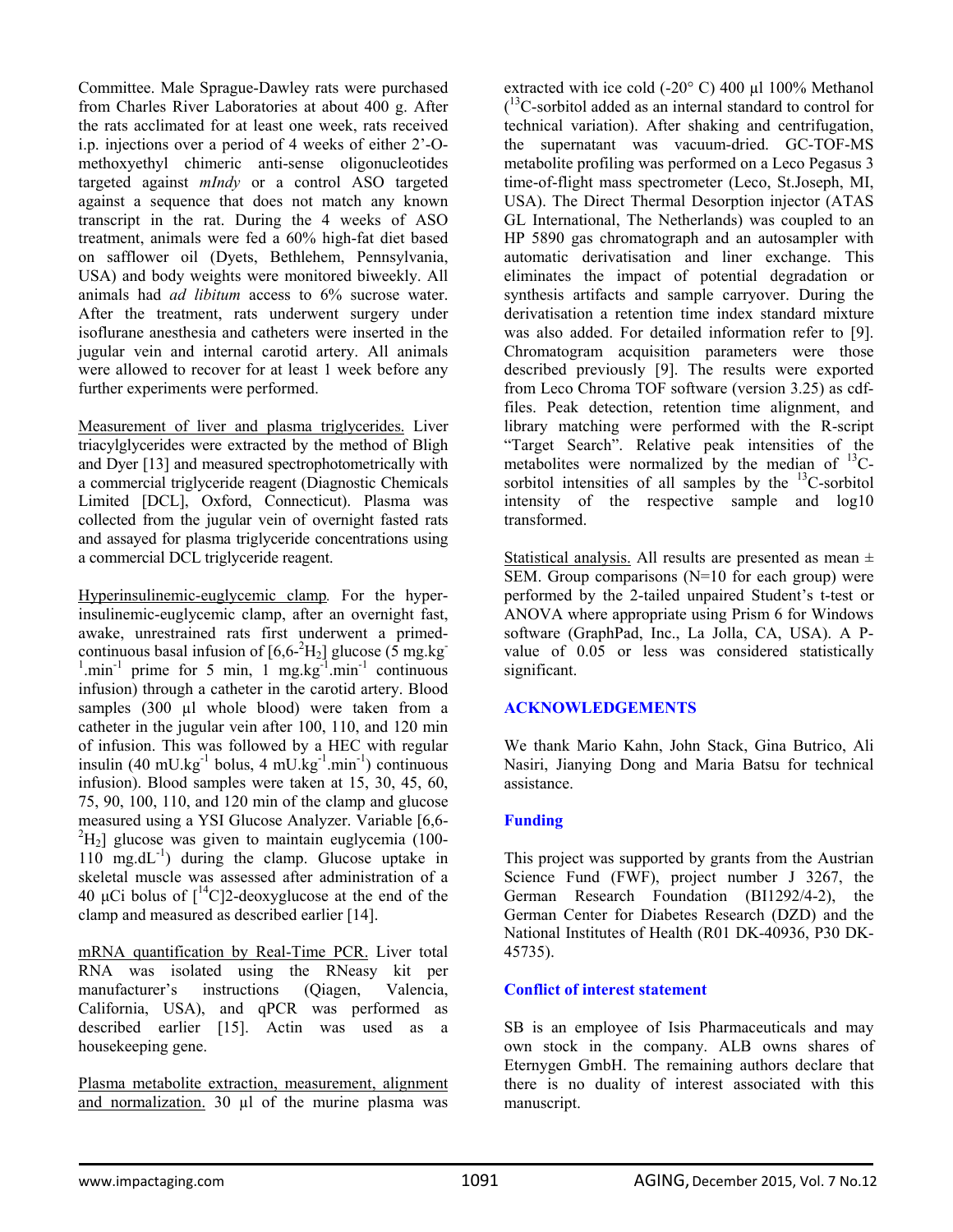## **REFERENCES**

**1.** Rogina B et al. Extended life‐span conferred by cotransporter gene mutations in Drosophila. Science. 2000; 290: 2137‐2140.

**2.** Wang PY et al. Long‐lived Indy and calorie restriction interact to extend life span. Proc Natl Acad Sci U S A. 2009; 106:9262‐ 9267.

**3.** Neretti N et al. Long‐lived Indy induces reduced mitochondrial reactive oxygen species production and oxidative damage. Proc Natl Acad Sci U S A. 2009; 106:2277‐2282.

**4.** Rogers RP and Rogina B. Increased mitochondrial biogenesis preserves intestinal stem cell homeostasis and contributes to longevity in Indy mutant flies. Aging (Albany NY). 2014; 6:335‐ 350.

**5.** Fei YJ et al. Relevance of NAC‐2, an Na+‐coupled citrate transporter, to life span, body size and fat content in Caenorhabditis elegans. Biochem J. 2004; 379:191‐198.

**6.** Schwarz F et al. Knockdown of Indy/CeNac2 extends Caenorhabditis elegans life span by inducing AMPK/aak‐2. Aging (Albany NY). 2015. 7:553‐567.

**7.** Willmes DM and Birkenfeld AL. The Role of INDY in Metabolic Regulation. Comput Struct Biotechnol J. 2013; 6:e201303020.

**8.** Gopal E et al. Transport of nicotinate and structurally related compounds by human SMCT1 (SLC5A8) and its relevance to drug transport in the mammalian intestinal tract. Pharm Res. 2007; 24:575‐584.

**9.** Birkenfeld AL et al. Deletion of the mammalian INDY homolog mimics aspects of dietary restriction and protects against adiposity and insulin resistance in mice. Cell Metab. 2011; 14:184‐195.

**10.** Mancusso R et al. Structure and mechanism of a bacterial sodium‐dependent dicarboxylate transporter. Nature. 2012. 491:622‐626.

**11.** Neuschafer‐Rube, F., et al., The mammalian INDY homolog is induced by CREB in a rat model of type 2 diabetes. Diabetes. 2014; 63:1048‐1057.

**12.** Rogers RP and Rogina B. The role of INDY in metabolism, health and longevity. Front Genet. 2015; 6:204.

**13.** Bligh, E.G. and W.J. Dyer, A rapid method of total lipid extraction and purification. Can J Biochem Physiol, 1959; 37: 911‐917.

**14.** Erion DM et al. Prevention of hepatic steatosis and hepatic insulin resistance by knockdown of cAMP response element‐ binding protein. Cell Metab. 2009; 10:499‐506.

**15.** Birkenfeld AL et al. Influence of the hepatic eukaryotic initiation factor 2alpha (eIF2alpha) endoplasmic reticulum (ER) stress response pathway on insulin‐mediated ER stress and hepatic and peripheral glucose metabolism. J Biol Chem. 2011; 286:36163‐36170.

**16.** Birkenfeld AL and Shulman GI. Nonalcoholic fatty liver disease, hepatic insulin resistance, and type 2 Diabetes. Hepatology. 2014; 59:713‐723.

**17.** North BJ and Sinclair DA. The intersection between aging and cardiovascular disease. Circ Res. 2012; 110:1097‐1108.

**18.** de Cabo, R., et al., The search for antiaging interventions: from elixirs to fasting regimens. Cell. 2014; 157: 1515‐1526.

**19.** Gopal E et al. Expression and functional features of NaCT, a sodium‐coupled citrate transporter, in human and rat livers and cell lines. Am J Physiol Gastrointest Liver Physio. 2007; 292:G402‐408.

**20.** Knauf F et al. The life‐extending gene Indy encodes an exchanger for Krebs-cycle intermediates. Biochem J. 2006; 397:25‐29.

**21.** Alves TC et al. Integrated, Step‐Wise, Mass‐Isotopomeric Flux Analysis of the TCA Cycle. Cell Metab. 2015; 22:936‐947.

**22.** Cheng S et al. Distinct metabolomic signatures are associated with longevity in humans. Nat Commun. 2015; 6: 6791.

**23.** Shulman GI. Ectopic fat in insulin resistance, dyslipidemia, and cardiometabolic disease. N Engl J Med. 2014; 371:1131‐1141.

**24.** Wang Q et al. Abrogation of hepatic ATP‐citrate lyase protects against fatty liver and ameliorates hyperglycemia in leptin receptor‐deficient mice. Hepatology. 2009; 49:1166‐1175. **25.** Jornayvaz FR et al. Hepatic insulin resistance in mice with hepatic overexpression of diacylglycerol acyltransferase 2. Proc Natl Acad Sci U S A. 2011; 108:5748‐5752.

**26.** Lee HY et al. Apolipoprotein CIII overexpressing mice are predisposed to diet‐induced hepatic steatosis and hepatic insulin resistance. Hepatology. 2011; 54:1650‐1660.

**27.** Li L et al. SLC13A5 is A Novel Transcriptional Target of the Pregnane X Receptor and Sensitizes Drug‐Induced Steatosis in Human Liver. Mol Pharmacol. 2015; 87:674‐682.

**28.** Inoue K et al. Human sodium‐coupled citrate transporter, the orthologue of Drosophila Indy, as a novel target for lithium action. Biochem J. 2003; 374:21‐26.

**29.** Neuschafer‐Rube F et al. Arylhydrocarbon receptor‐ dependent mIndy (Slc13a5) induction as possible contributor to benzo[a]pyrene‐induced lipid accumulation in hepatocytes. Toxicology. 2015; 337:1‐9.

**30.** Rozing MP et al. Human insulin/IGF‐1 and familial longevity at middle age. Aging (Albany NY). 2009; 1:714‐722.

**31.** Ruckenstuhl C et al. Lifespan extension by methionine restriction requires autophagy‐dependent vacuolar acidification. PLoS Genet. 2014; 10:e1004347.

**32.** Emran S et al. Target of rapamycin signalling mediates the lifespan‐extending effects of dietary restriction by essential amino acid alteration. Aging (Albany NY). 2014; 6:390‐398.

**33.** Solon‐Biet SM et al. The ratio of macronutrients, not caloric intake, dictates cardiometabolic health, aging, and longevity in ad libitum‐fed mice. Cell Metab. 2014; 19:418‐430.

**34.** Palmer ND et al. Metabolomic profile associated with insulin resistance and conversion to diabetes in the Insulin Resistance Atherosclerosis Study. J Clin Endocrinol Metab. 2015; 100:E463‐ 468.

**35.** Bancel E et al. Effect of the age and the sex on plasma concentration of amino acids. Ann Biol Clin (Paris). 1994; 52:667‐ 670.

**36.** Tillin T et al. Diabetes risk and amino acid profiles: cross‐ sectional and prospective analyses of ethnicity, amino acids and diabetes in a South Asian and European cohort from the SABRE (Southall And Brent REvisited) Study. Diabetologia. 2015; 58:968‐979.

**37.** Edwards C et al. Mechanisms of amino acid‐mediated lifespan extension in Caenorhabditis elegans. BMC Genet. 2015; 16:8.

**38.** Chu X et al. Sterol regulatory element‐binding protein‐1c mediates increase of postprandial stearic acid, a potential target for improving insulin resistance, in hyperlipidemia. Diabetes. 2013; 62:561‐571.

**39.** Hardies K et al. Recessive mutations in SLC13A5 result in a loss of citrate transport and cause neonatal epilepsy, developmental delay and teeth hypoplasia. Brain. 2015; 138:3238‐3250.